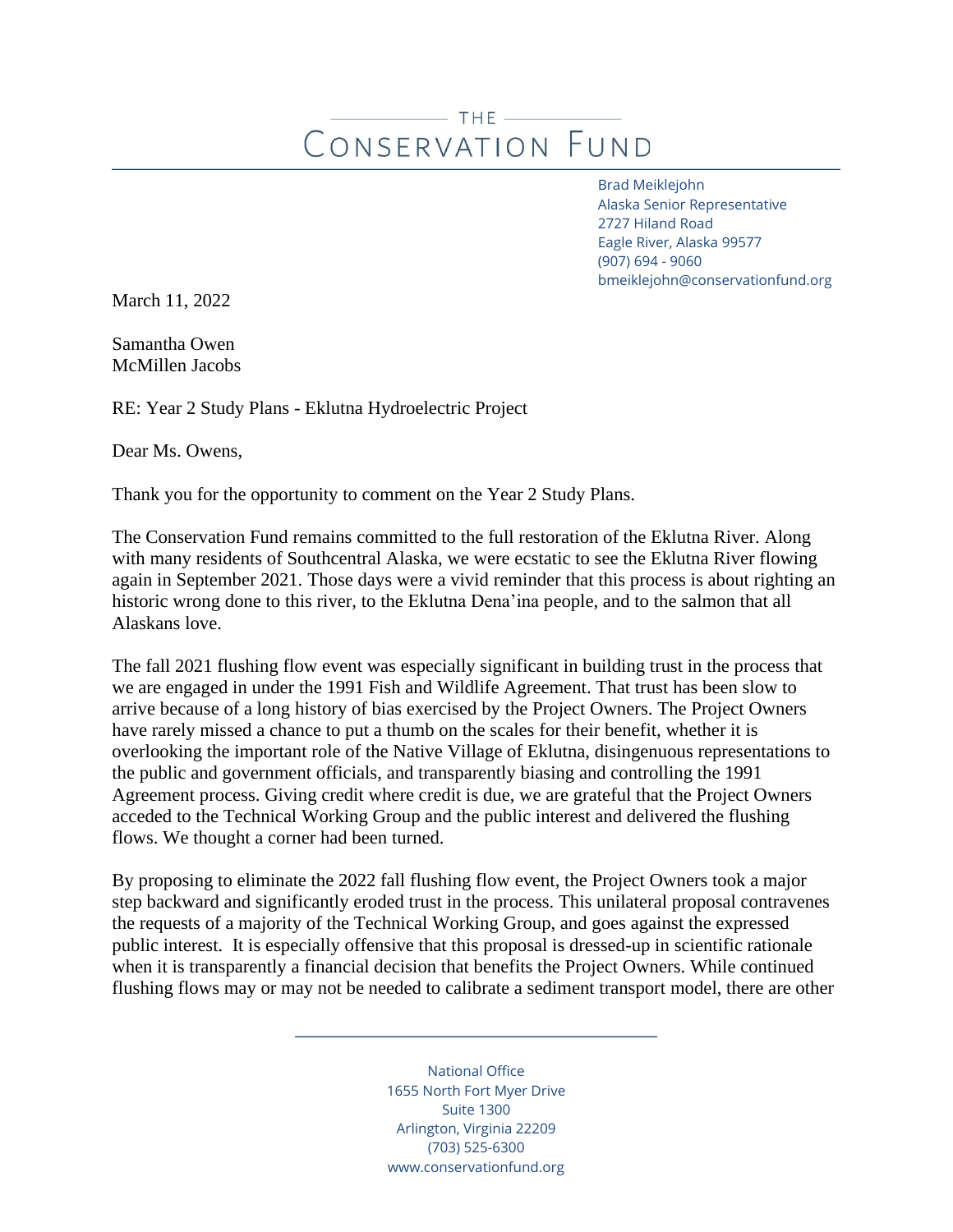reasons why they would be beneficial, including additional sediment flushing and the need to reestablish the river channel in many reaches. By all measures the 2021 flushing flows were a smashing success, so why wouldn't we want to do it again? The proposal to withhold 2022 flushing flows reaffirms our suspicions that the Project Owners will do whatever it takes to avoid restoring the Eklutna River, and that, ultimately the 1991 Agreement process is a farce.

The argumentation that "release of a flow high enough to directly access channel migration is not recommended due to the very large magnitude of flow required," doesn't hold water, so to speak. As we see in Table 2-2, there have been events up to 8x the 150 cfs of the 2021 flushing flow without consequence to the infrastructure and the Existing Infrastructure Report indicates that all the structures can handle foreseeable flows. In Section 3.1.1.1 you admit that goal 3 (flow that disrupts the armor layer) was not achieved in the 2021 flushing flow and that you will have to extrapolate to model the needed flow. Better than extrapolating would be executing the higher flows, which the infrastructure can handle and from which the river will benefit.

We (which in this case includes the Native Village of Eklutna) reject the proposal to skip fall 2022 flushing flows. The infrastructure can handle the flows, the Technical Working Group has requested them, they will benefit the river by further mobilizing stranded sediment and reestablishing the channel, and they will allow for more precise calibration of the river models. If not now, when will the Eklutna River get to be a river again? According to the 1991 Agreement schedule, the river won't flow again for at least another 5 years, which is unacceptable. If the Project Owners are reluctant to release what amounts to less than 1% of the total water used annually by Eklutna Hydro (100 cfs/640 cfs capacity X 3 weeks/52 weeks) it does not bode well for the restoration for year-round flows required by salmon.

**The proposal to skip the fall 2022 flushing flows exposes the extent to which the Project Owners continue to manipulate the 1991 Agreement process. Plainly, the Project Owners are given first crack at draft documents and allowed to alter them to suit their ends. As a remedy, we request that all future reports prepared by McMillen Jacobs and the associated consultants be provided in draft form to all participants in the 1991 Agreement simultaneously. To enhance trust in this process, McMillen Jacobs should be a neutral party without bias or preference, and beyond control or manipulation by the Project Owners.** 

What follows here are comments on individual sections of the Year 2 Study Plans:

## Section 2.0 Project Facilities and Operations.

There is some confusion between the text at 2.1.1 and the labeling of Figure 2-6 in regards the elevation of the Eklutna River downstream of the spillway. Based on the text ("spillway crest is 871'...spillway crest to streambed is 21'[i.e. 850']" it appears that the streambed elevation is 850', not the 828' elevation shown on Figure 2-6. It is worth noting that the elevation difference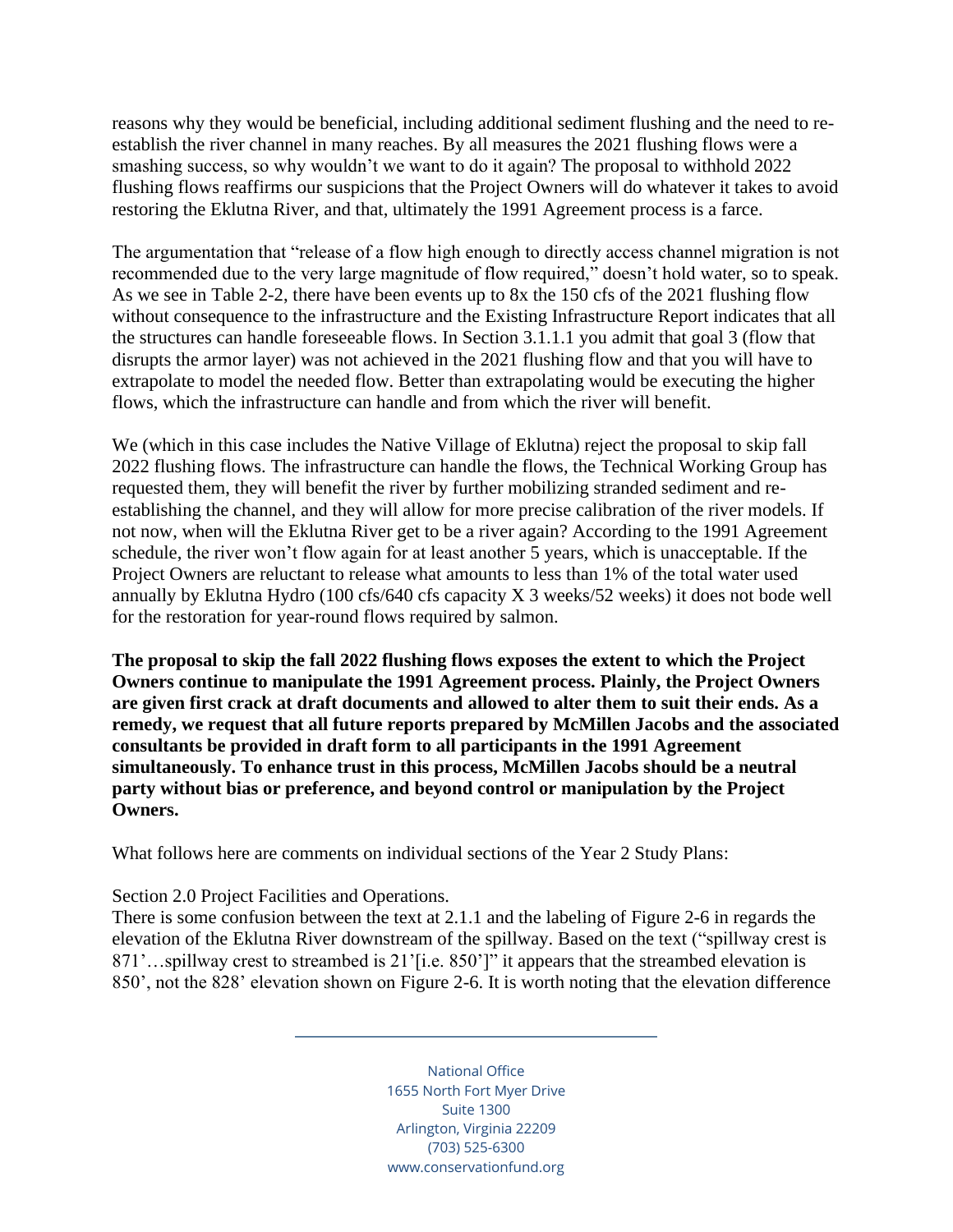between the 30X30 gate and the streambed is apparently only two feet, but you have to work to figure that out. Why is that not made more explicit? It seems an important consideration for retrofitting this structure for fish passage. It is also worth noting that the streambed elevation and the natural lake elevation are the same (850'), at least according to the text. It seems likely there is some error here. How is it possible that the streambed elevation downstream of the spillway and the natural lake elevation are the same? Clearly there is a gradient or the water would not flow. I think the confusion arises from the fact that the natural lake elevation is the same as the height of the gap (not the "crest") in the glacial moraine (860"). [Note that there is actually a gap in the crest of the moraine by which water exits the lake into the river]. The natural lake elevation should be that height at which the lake would naturally maintain itself, and that elevation is controlled by the gap (not the "crest") of the glacial moraine. It also would be useful to know the elevation of the water surface downstream of the spillway. In any event, the vertical distance that fish would need to climb from the Eklutna River to get into Eklutna Lake appears to be quite small  $(\sim 5")$  but should be determined more precisely.

The simplest solution to the spillway is to remove it entirely. Currently, its only function is increased lake storage, which benefits only hydropower production at a cost to other public resources. The increased storage capacity provided by the spillway causes lakeside erosion of the popular Chugach Park trails, and facilitates massive lake level fluctuations that are detrimental to shoreside spawning of sockeye and kokanee salmon. Removing the spillway and embankment would be fast, cheap and easy, and The Conservation Fund hereby pledges the full cost for its removal.

The inset graph on Figure 2-6 lacks units.

Section 2.2.1 Reservoir Operations. This would seem to be the relevant place for discussion of the arrangement whereby AWWU's obligation to pay for water is waived in the event of spills into the Eklutna River.

It is not clear why reference is made here to the lake being below the crest of the glacial moraine for nine months when the controlling feature is the natural lake outlet at 850.' If the lake is at 850' [or is it 860'? See discussion above] it flows out into the river (currently the pond) regardless of the height of the crest of the moraine. Again, all of this needs clarification. The natural lake elevation should be the elevation at which the unmanipulated lake would maintain itself, and that should be controlled by the elevation of the gap (not the crest) in the glacial moraine through which water exits the lake.

2.2.2 This section reads like an advertisement for the Project Owners. How about if this section included discussion of the fraction that Eklutna hydropower represents of the Project Owners' currently installed generation capacity? That number would be substantially lower than 6%, and would serve as a reminder that the major rationale for the recent merger of MLP/CEA was the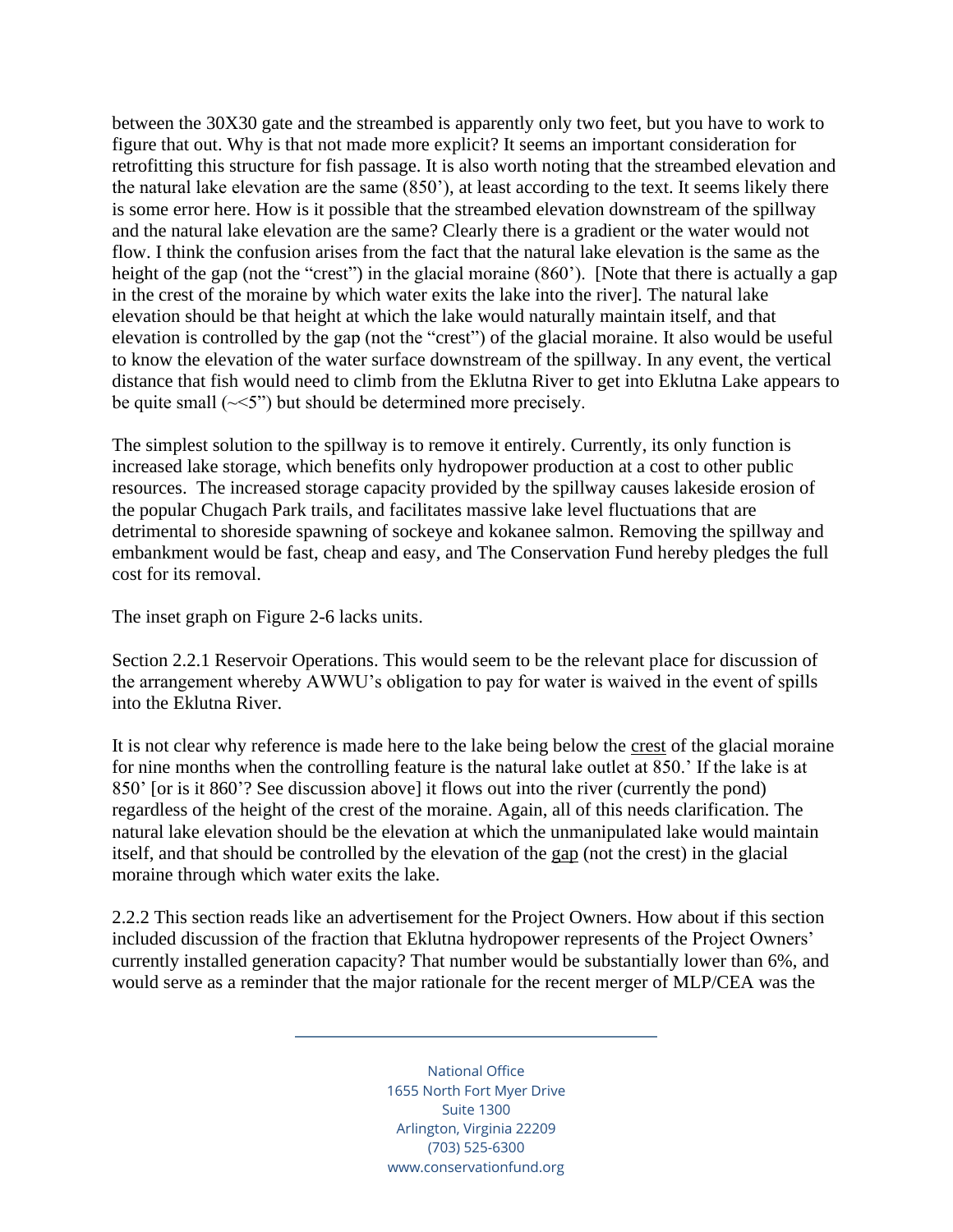existence of excess generation capacity. And whatever happened to the "merger efficiencies" we were supposed to see? Shouldn't those offset any increased costs at Eklutna? How about if this section included discussion of the amount of money that the Project Owners have made because of Eklutna, a project that was built and paid for by all federal taxpayers and sold to the Project Owners for a bargain price of  $\leq$  17 million.

There is the strong suggestion here that we should give special deference to cheap Eklutna power. Eklutna hydropower is cheap because massive costs to salmon, Native people, and the public have been externalized for 70 years. If the Project Owners proposed to build this project now, or anytime in the last 30 years, they would not be allowed to cause the impacts that we live with today. Taking all the water out of a salmon river is unheard of anywhere in the United States. That is the true cost of Eklutna hydropower.

I am certainly concerned about climate change, but why the special emphasis here and elsewhere in the document on carbon? It feels very disingenuous, as if suddenly we are being forced to choose between climate and salmon. It is entirely possible to produce climate-friendly power without impacting salmon (see Allison Creek near Valdez, Blue Lake near Sitka, Black Bear Lake on Prince of Wales Island, Falling Water Creek and South Fork Eagle River in Eagle River, and Cordova's Power Creek for examples of hydropower projects that do not impact salmon). You can't really call Eklutna hydropower a renewable resource if you are killing off Alaska's ultimate renewable resource, salmon.

At 3.12 Fish Straying Assessment, the rationale for avoiding this study is weak. Surely there is a way to design a novel study for this problem, perhaps through the use of genetic analysis of the fish that return to the tailrace and those that enter the Eklutna River. Just because this situation has not been documented before doesn't mean we shouldn't document it now. Science has to start somewhere; if we contented ourselves with the current state of knowledge, science would never advance.

At 3.8 Hydropower Valuation Study (3.8.2 and 3.8.4) we again see the issue of greenhouse gas emissions raised. Why is this included under the section titled Hydropower Valuation Study? What is the connection between hydropower valuation and greenhouse gases? The 1991 Agreement makes no mention of carbon or greenhouse gases, yet somehow this variable has been elevated above other considerations. If there are legitimate issues surrounding climate, carbon, and greenhouse gases, why are these not taken up in their own comprehensive standalone section? It strikes me that the Project Owners are attempting to create a false choice in the minds of ratepayers between salmon, climate, and cheap power.

At 3.9 Wetland and Wildlife Habitat Study it is good to see mention of the need to ascertain temporal losses ("impacts over time") of wetland habitat and wetlands function. The U.S. Army Corps has extensive guidance on the significance of temporal losses when calculating